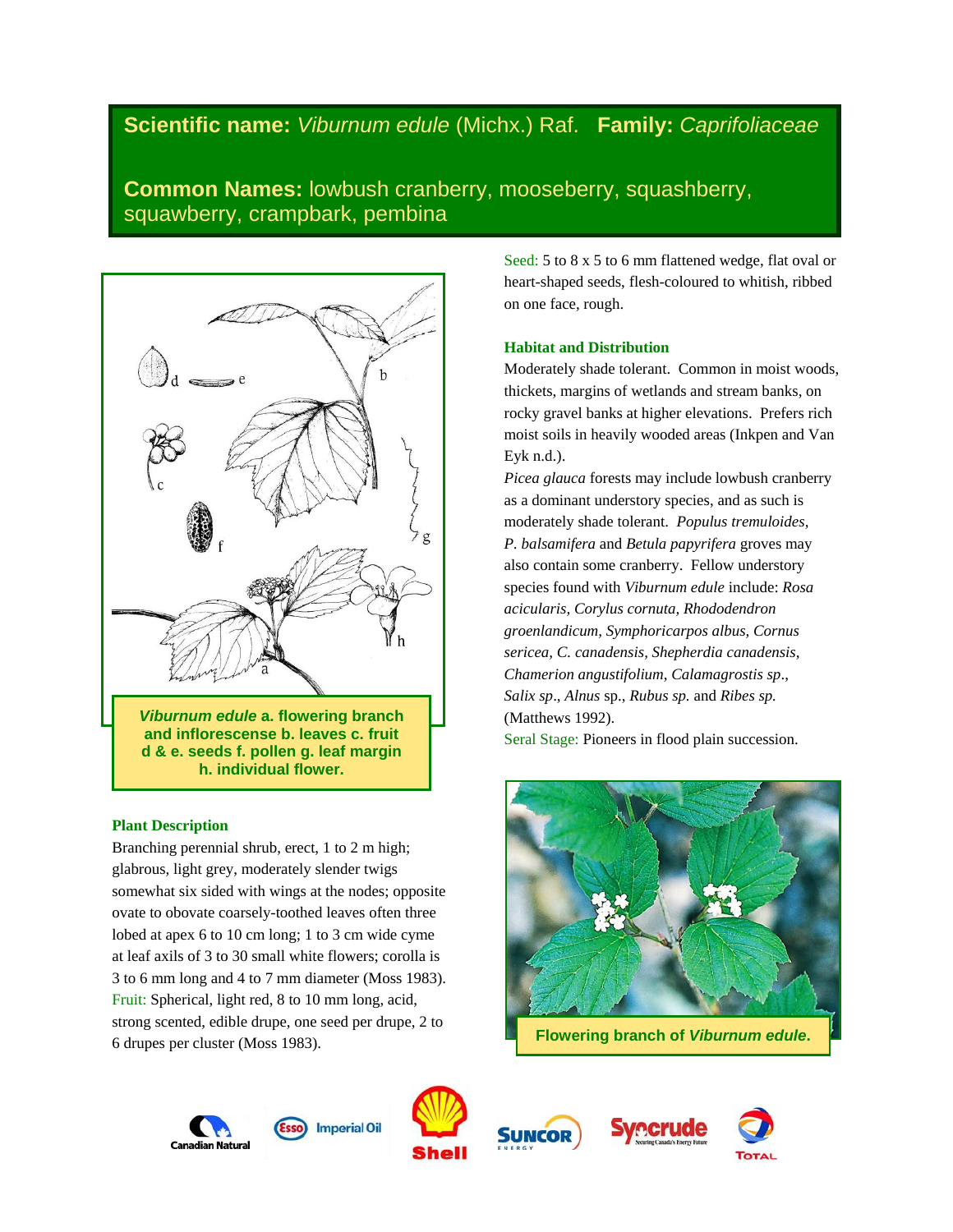*Viburnum edule* is an important species in all stages of post-fire communities (Matthews 1992). Soils: Prefers moist, well-drained soils of alluvial origins. Textures range from clay to clay and fine loams with pH 6.5 (Gerling et al. 1996). Distribution: Widespread across Canada and northern USA. Alberta (parkland and boreal areas). Alaska, Yukon, western District of Mackenzie to James Bay, northern Quebec, Newfoundland south to Oregon, Idaho, Colorado, Minnesota, Pennsylvania (Moss 1983).



*Viburnum edule* **fruit.**

## **Phenology**

Flowers mid-April to mid-June. Fruits ripen end of June to first week of July (Banerjee et al. 2001). In northeastern Alberta, flowering is more common in late June through July with fruit ripening in August and falling toward the end of August, beginning of September.

#### **Pollination**

Likely pollinated by bees, butterflies and birds (Dave's Garden n.d.).

# **Seed Dispersal**

Animal dispersal, birds and mammals.

#### **Genetics**

2n=18 (Moss 1983).

# **Seed Processing**

Collection: Berries may be sparse on shrubs, although in general the height of bushes facilitates collections.

Seed Weight: 21,740 g/1,000 seeds.

Fruit Volume: 1,770 fruit/L (1,770 seeds/L fruit). Fruit Weight: 3,030 fruit/kg (3,030 seeds/kg fruit). Average Seeds/Fruit: 1 seed/fruit.

Harvest Dates: Late July to late August, fruit should be picked when colour changes from green to redorange (Banerjee et al. 2001).

August 1 to September 30 (Formaniuk 2013).

Cleaning: Mash fruit in a sieve (1.40 mm works well). A blender with taped blades may also be used to macerate the fruit. Suspend residue in water allowing seeds to settle. Decant water and chaff. Repeat suspension and decanting until only seeds remain.

Alternatively, a tomato de-seeder may be used although care must be taken to remove cracked and broken seed. Allow seed to dry at room temperature in a moving air stream.

Storage Behaviour: Orthodox (Royal Botanic Gardens Kew 2008).

Storage: Store dry at low temperatures (Young and Young 1992).

Longevity: At low temperature, dried seeds can be stored for several years (Young and Young 1992). If sealed in containers at 1 to 3°C, seeds can be viable for up to 10 years (Luna 2008, Rose et al. 1998).

#### **Propagation**

Natural Regeneration: Sprouting from damaged rootstalks, stem bases, and stumps (Matthews 1992). Germination: Difficult to germinate due to two year embryonic dormancy. Royal Botanic Gardens Kew (2008) report 75% germination. Emergence in the field is more successful than *in vitro* germination. Pre-treatment: 1 year cold stratification before seeding (Wood pers. comm.). 180 days stratification (Formaniuk 2013).

**Imperial Oil** Canadian Natura





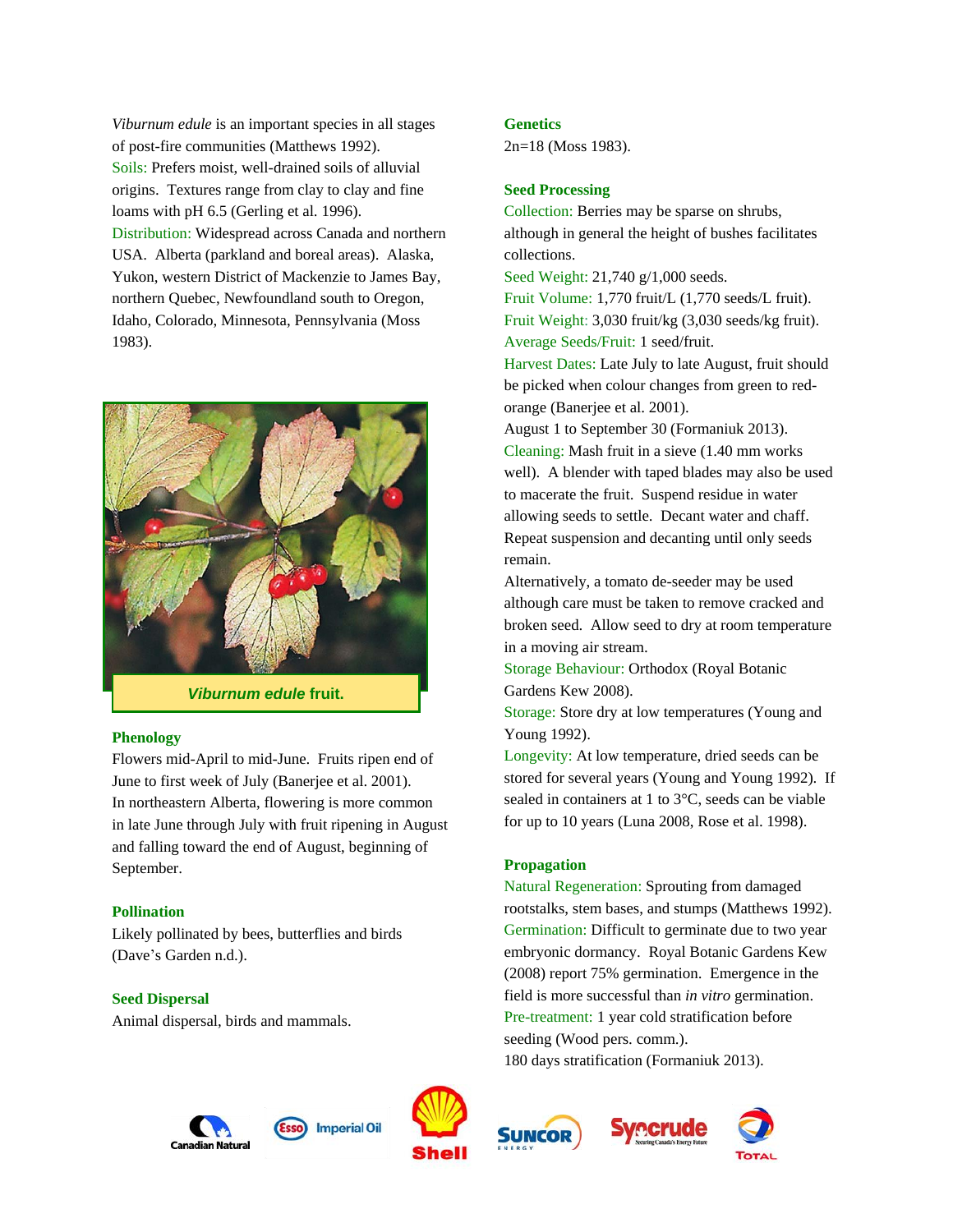3 to 5 month warm moist stratification (22°C) followed by three months cold moist stratification (5°C) (Luna 2008). Seeds are dormant and require a double cold period to initiate germination (Smreciu and Barron 1997).

Mechanical scarification (chipping with scalpel) followed by 250 mg/L GA3 and warm conditions (30°C/20°C and 8 h light/16 h dark) is recommended by Royal Botanic Gardens Kew (2008).

Direct Seeding: In trials on a reclaimed oil sands site, no significant emergence was observed by sowing seeds. When entire fruit were sown, approximately 18% of seeds emerged after five years. Spring sown fruit tend to emerge better than fall sown ones (Smreciu, et al 2012).

Seed Rate: 100 seeds/m², 50 fruit/m².

Planting Density: 790 to 3,200 plants/ha (USDA NRCS n.d.).

Vegetative Propagation: Softwood cuttings (6 cm) in July and August are successful, particularly when treated with rooting hormone powder (auxin) and stuck into flats of perlite until rooting occurs (from six to eight weeks using intermittent mist); then transplant into flats of potting soil (Rose et al. 1998). Stem cuttings collected in June, 20 cm long and 0.5 cm in diameter, with 1/3 of the basal leaves removed, given a two minute fungicide (Domain) bath and treated with 3,000 ppm Hormex rooting powder and placed in rooting media under mist with bottom heat for seven weeks produced 100% rooting (Luna 2008).

Rhizome cuttings can also be successfully established in a greenhouse (Holloway and Zasada 1979). When planted immediately after the fall collection, rhizome cuttings successfully produce roots (Matthews 1992). Plants may regenerate by layering in the summer in sandy soil (Babb 1959).

Rooted cuttings can be slow to grow and may develop secondary bud dormancy.

Greenhouse Timeline: 1 year in greenhouse before out-planting. Plants can be stored over winter for spring or summer plant (Wood pers. comm.). Grow for 170 days before harvest (Formaniuk 2013).



## **Aboriginal/Food Uses**

Food: Fruit are cooked to make jelly and cough medicine. Can be eaten fresh, however can cause vomiting and cramps if eaten in large quantities (CYSIP: Botany n.d., Marles et al. 2000). Fruit is an excellent source of vitamin C; flavour is improved if picked after a frost (Royer and Dickinson 1996, Turner 1997).

Medicinal: Chewing twig tips can treat sore throats. Closed buds were rubbed on lips to heal lip sores. Tea made from roots was used as teething pain relief, as a gargle for sore throat and as a blood purifier. Boiled fresh or dried bark was used to relieve menstrual pain (Marles et al. 2000, Royer and Dickinson 1996). Simmered bark acts as an antispasmodic (hence the name crampbark – Gray 2011).

Other: Hollowed out branches were used to make pipe stems and the bark used as a tobacco substitute (Marles et al. 2000, Turner 1997, Wilkinson 1990).

## **Wildlife/Forage Usage**

Wildlife: Highly browsed by game (mostly during winter). The fruit is a valued food source for many bird species (CYSIP: Botany n.d.). Grizzly and black bears, deer, rabbits, chipmunks, squirrels, skunks, grouse, pheasants and many other birds eat the berries. Deer, moose, rabbits, and beaver browse on









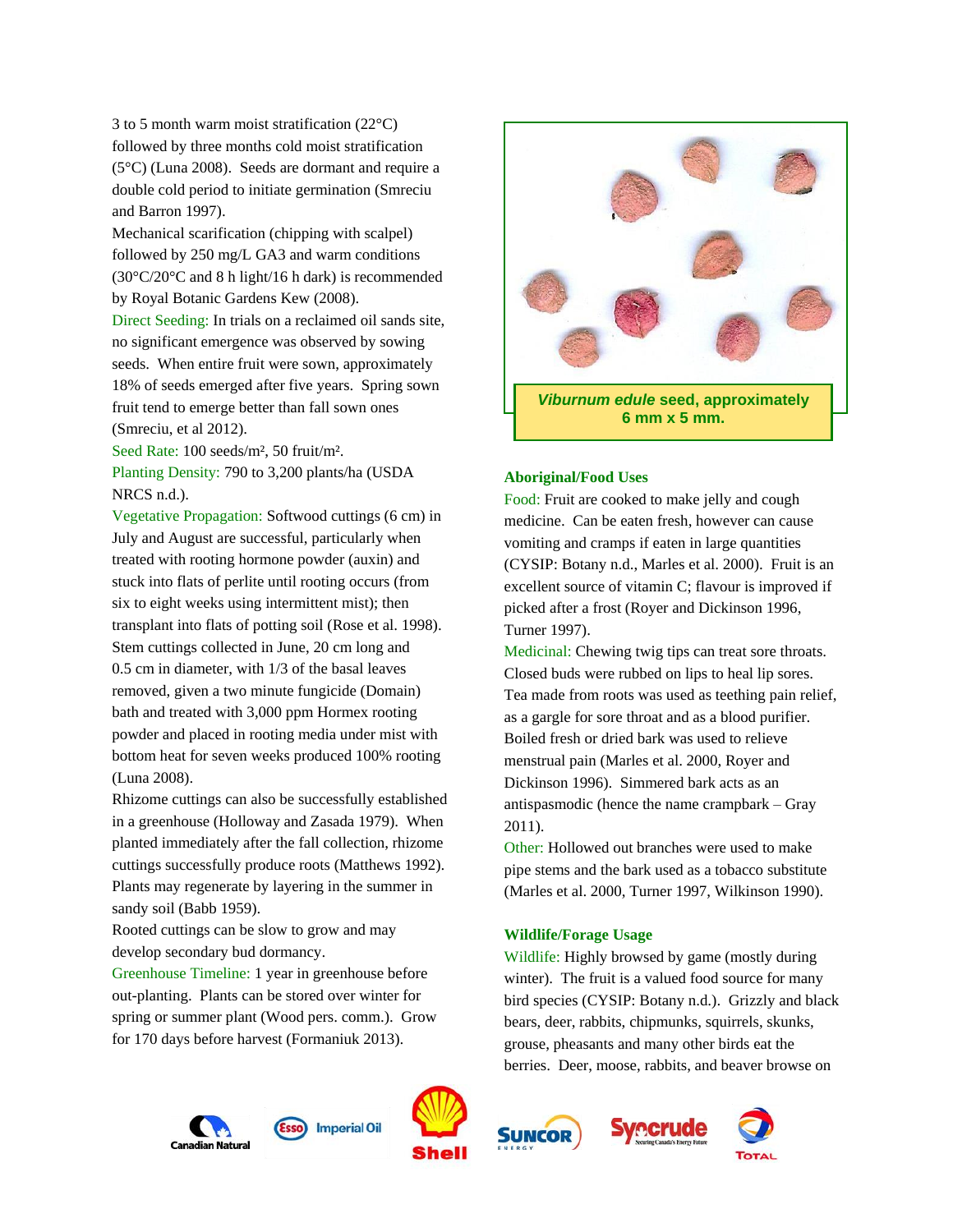the foliage. Provides cover for small mammals and birds (Tannas 1997). Livestock: Low palatability, little use to livestock (Tannas 1997). Grazing Response: Increaser (Tannas 1997).

## **Reclamation Potential**

Versatility in cranberry, range of light and soil tolerance (sun, part shade or shade, clays to loams), re-sprout ability and tolerance to disturbance all make this species useful in reclamation applications.

#### **Commercial Resources**

Availability: Seed is commercially available in Alberta (ANPC 2010).

Seeds have been collected by the Oil Sands

Vegetation Cooperative for use in the Athabasca oil sands region.

Cultivars: None are known.

Uses: The fruit can be eaten raw but is more generally used to make jams, jellies and syrups. The plant is sometimes used as an ornamental.

## **Notes**

*V. edule* is listed as 84% intact (less occurrences than expected) in the Alberta oil sands region (Alberta Biodiversity Monitoring Institute 2014). Fruit are produced at around five years of age, after which the plants produce large crops nearly every year.

*V. edule* is a seed banking species and soil disturbance resulting from mechanical site preparation can favour germination of stored seed and may provide suitable seedbeds for freshly deposited seed (Matthews 1992).

# **Photo Credits**

Photos 1&2: Colin Stone (Alberta Agriculture), used with permission from *Northern Range Plants*, Alberta Agriculture, Food and Rural Development, Home Study Program, Copyright 2000. Photo 3: Wild Rose Consulting, Inc.

Line Diagram: John Maywood, used by permission of Bruce Peel Special Collections, University of Alberta.

#### **References**

Alberta Biodiversity Monitoring Institute, 2014. The status of biodiversity in the oil sands region of Alberta. Alberta Biodiversity Monitoring Institute, Edmonton, Alberta. 47 pp. [http://www.abmi.ca/FileDownloadServlet?filename=](http://www.abmi.ca/FileDownloadServlet?filename=The%20Status%20of%20Biodiversity%20in%20the%20Oil%20Sands%20Region%20of%20Alberta_2014_Supplemental%20Report.docx&dir=REPORTS_UPLOAD) [The%20Status%20of%20Biodiversity%20in%20the](http://www.abmi.ca/FileDownloadServlet?filename=The%20Status%20of%20Biodiversity%20in%20the%20Oil%20Sands%20Region%20of%20Alberta_2014_Supplemental%20Report.docx&dir=REPORTS_UPLOAD) [%20Oil%20Sands%20Region%20of%20Alberta\\_201](http://www.abmi.ca/FileDownloadServlet?filename=The%20Status%20of%20Biodiversity%20in%20the%20Oil%20Sands%20Region%20of%20Alberta_2014_Supplemental%20Report.docx&dir=REPORTS_UPLOAD) 4 Supplemental%20Report.docx&dir=REPORTS\_U [PLOAD](http://www.abmi.ca/FileDownloadServlet?filename=The%20Status%20of%20Biodiversity%20in%20the%20Oil%20Sands%20Region%20of%20Alberta_2014_Supplemental%20Report.docx&dir=REPORTS_UPLOAD) [Last accessed June 16, 2014].

ANPC (Alberta Native Plant Council), 2010. Native Plant Source List.

[http://www.anpc.ab.ca/assets/ANPC\\_2010\\_Native\\_Pl](http://www.anpc.ab.ca/assets/ANPC_2010_Native_Plant_Source_List.pdf) [ant\\_Source\\_List.pdf](http://www.anpc.ab.ca/assets/ANPC_2010_Native_Plant_Source_List.pdf) [Last accessed June 14, 2013].

Babb, M.F., 1959. Propagation of woody plants by seed. IN: E.B. Peterson and N.M. Peterson (eds). Revegetation information applicable to mining sites in northern Canada. Indian and Northern Affairs, Ottawa, Ontario. Environmental Studies No. 3. pp. 6-8.

Banerjee, S.M., K. Creasey and D.D. Gertzen, 2001. Native woody plant seed collection guide for British Columbia. British Columbia, Ministry of Forests, Tree improvement Branch, Victoria, British Columbia. 147 pp.

CYSIP: Botany, n.d. *Viburnum edule*: Highbushcranberry. IN: Central Yukon Species Inventory Project.

[http://www.flora.dempstercountry.org/0.Site.Folder/S](http://www.flora.dempstercountry.org/0.Site.Folder/Species.Program/Species.php?species_id=Vibur.edu) [pecies.Program/Species.php?species\\_id=Vibur.edu](http://www.flora.dempstercountry.org/0.Site.Folder/Species.Program/Species.php?species_id=Vibur.edu)  [Last accessed October 8, 2013].

Dave's Garden, n.d. High-bush Cranberry, Squashberry, Lowbush Cranberry, Mooseberry, Few-Flowered Highbush Cranberry – *Viburnum edule*. Dave's Garden.

<http://davesgarden.com/guides/pf/go/53591/>[Last accessed July 18, 2013].







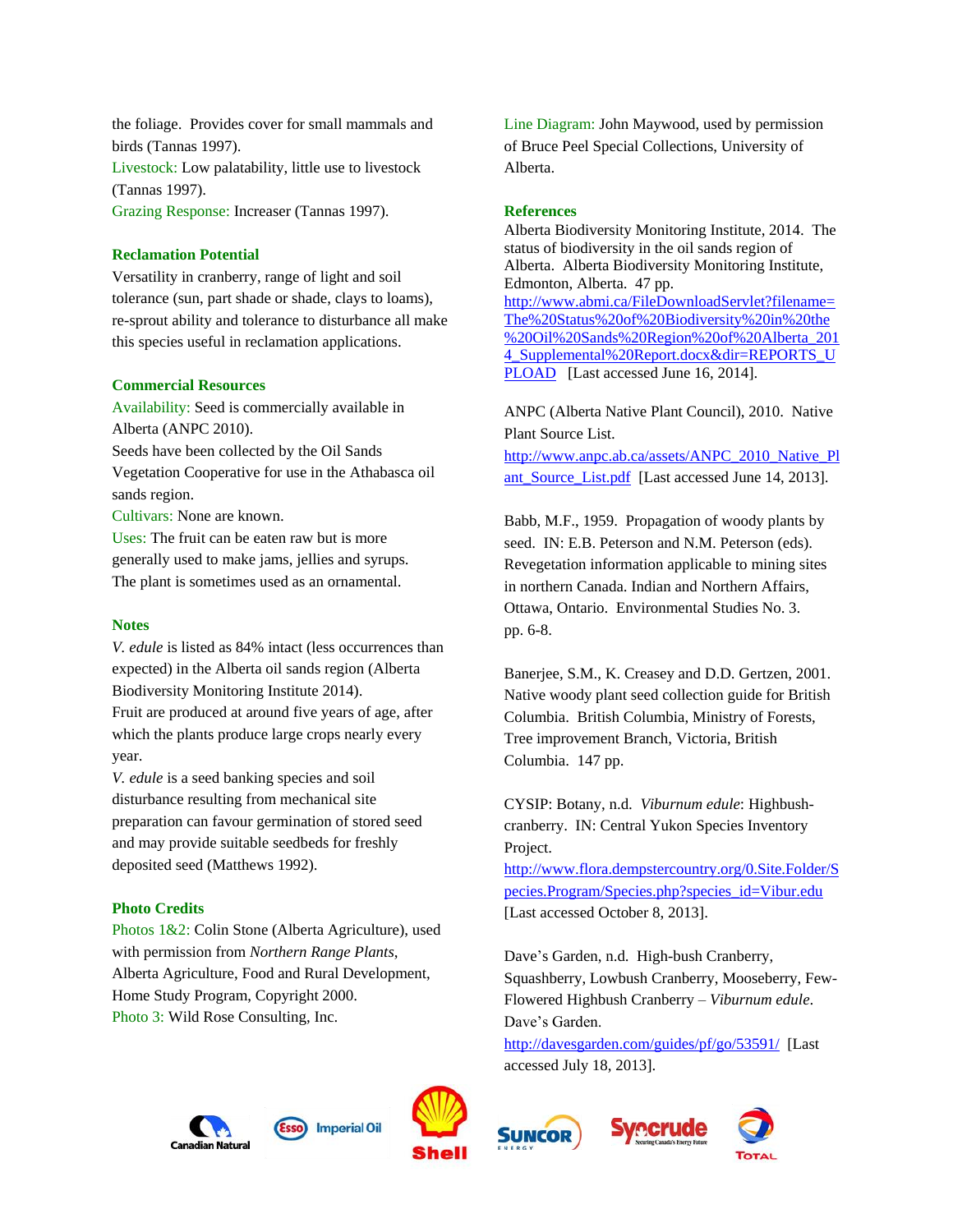Formaniuk, S., 2013. "It's all in the timing". Canadian Reclamation 13(2): 26-31.

Gerling, H.S., M.G. Willoughby, A. Schoepf, K.E. Tannas and C.A Tannas, 1996. A Guide to Using Native Plants on Disturbed Lands. Alberta Agriculture, Food and Rural Development and Alberta Environmental Protection, Edmonton, Alberta. 247 pp.

Gray, B., 2011. Highbush cranberry (crampbark) *Viburnum edule*. IN: The Boreal Herbal: Wild Food and Medicine Plants of the North. Aroma Borealis Press, Whitehorse, Yukon. pp. 200-203.

Holloway, P. and J. Zasada, 1979. Vegetative propagation of eleven common Alaska woody plants. Pacific Northwest Forest and Range Experiment Station. United States Department of Agriculture, Forest Service, Portland, Oregon. 12 pp.

Inkpen, W. and R. Van Eyk, n.d. Low bush cranberry *Viburnum edule* (Michx.) Raf. IN: Guide to the common native trees and shrubs of Alberta. Alberta Environment, Pesticide Management Branch, Edmonton, Alberta. pp. 50.

[http://environment.alberta.ca/documents/Guide\\_to\\_th](http://environment.alberta.ca/documents/Guide_to_the_Common_Native_Trees_and_Shrubs_of_Alberta.pdf) [e\\_Common\\_Native\\_Trees\\_and\\_Shrubs\\_of\\_Alberta.p](http://environment.alberta.ca/documents/Guide_to_the_Common_Native_Trees_and_Shrubs_of_Alberta.pdf) [df](http://environment.alberta.ca/documents/Guide_to_the_Common_Native_Trees_and_Shrubs_of_Alberta.pdf)

Luna, T., 2008. Propagation protocol for vegetation production of container *Viburnum edule* (Michx.) Raf. plants (800ml containers); Glacier National Park, West Glacier, Montana. IN: Native Plant Network, University of Idaho, College of Natural Resources, Forest Research Nursery, Moscow, Idaho. [http://www.nativeplantnetwork.org/Network/ViewPr](http://www.nativeplantnetwork.org/Network/ViewProtocols.aspx?ProtocolID=56) [otocols.aspx?ProtocolID=56](http://www.nativeplantnetwork.org/Network/ViewProtocols.aspx?ProtocolID=56) [Last accessed July 18, 2013].

Marles, R.J., C. Clavelle, L. Monteleone, N. Tays and D. Burns, 2000. Aboriginal Plant Use in Canada's northwest Boreal Forest. Natural Resources Canada

and Canadian Forest Service. UBC Press, Vancouver, British Columbia. 368 pp.

Matthews, R.F., 1992. *Viburnum edule*. IN: Fischer, W.C. (compiler). The fire effects information system. United States Department of Agriculture, Forest Service, Intermountain Research Station, Intermountain Fire Sciences Laboratory, Missoula, Montana.

[http://www.fs.fed.us/database/feis/plants/shrub/vibed](http://www.fs.fed.us/database/feis/plants/shrub/vibedu/introductory.html) [u/introductory.html](http://www.fs.fed.us/database/feis/plants/shrub/vibedu/introductory.html) [Last accessed July 17, 2013].

Moss, E.H., 1983. Flora of Alberta. A manual of flowering plants, conifers, ferns, and fern allies found growing without cultivation in the province of Alberta, Canada. 2nd edition. University of Toronto Press, Toronto Ontario. p. 515.

Rose, R., C.E.C. Chachulski and D.L. Haase, 1998. Propagation of Pacific northwest native plants. Oregon State University Press, Corvallis, Oregon. 248 pp.

Royal Botanic Gardens Kew, 2008. Seed Information Database. [Last accessed June 14, 2013]. <http://data.kew.org/sid/sidsearch.html>

Royer, F. and R. Dickinson, 1996. Low-bush Cranberry *Viburnum edule* (Michx.) Raf. IN: Wild Flowers of Edmonton and Central Alberta. The University of Alberta Press, Edmonton, Alberta. p. 56.

Smreciu, A. and D. Barron, 1997. Clover Bar Landfill site revegetation and naturalization. Phases 1, 2 and 3a (1994-1997). Prepared for the City of Edmonton, Asset Management and Public Works Department, Waste Management Branch, Edmonton, Alberta.  $118$  pp. + Appendices.

Smreciu, A., M. Pahl, K. Gould and S. Wood, 2012. Establishment of native boreal plant species on reclaimed oil sands mining disturbances. Final